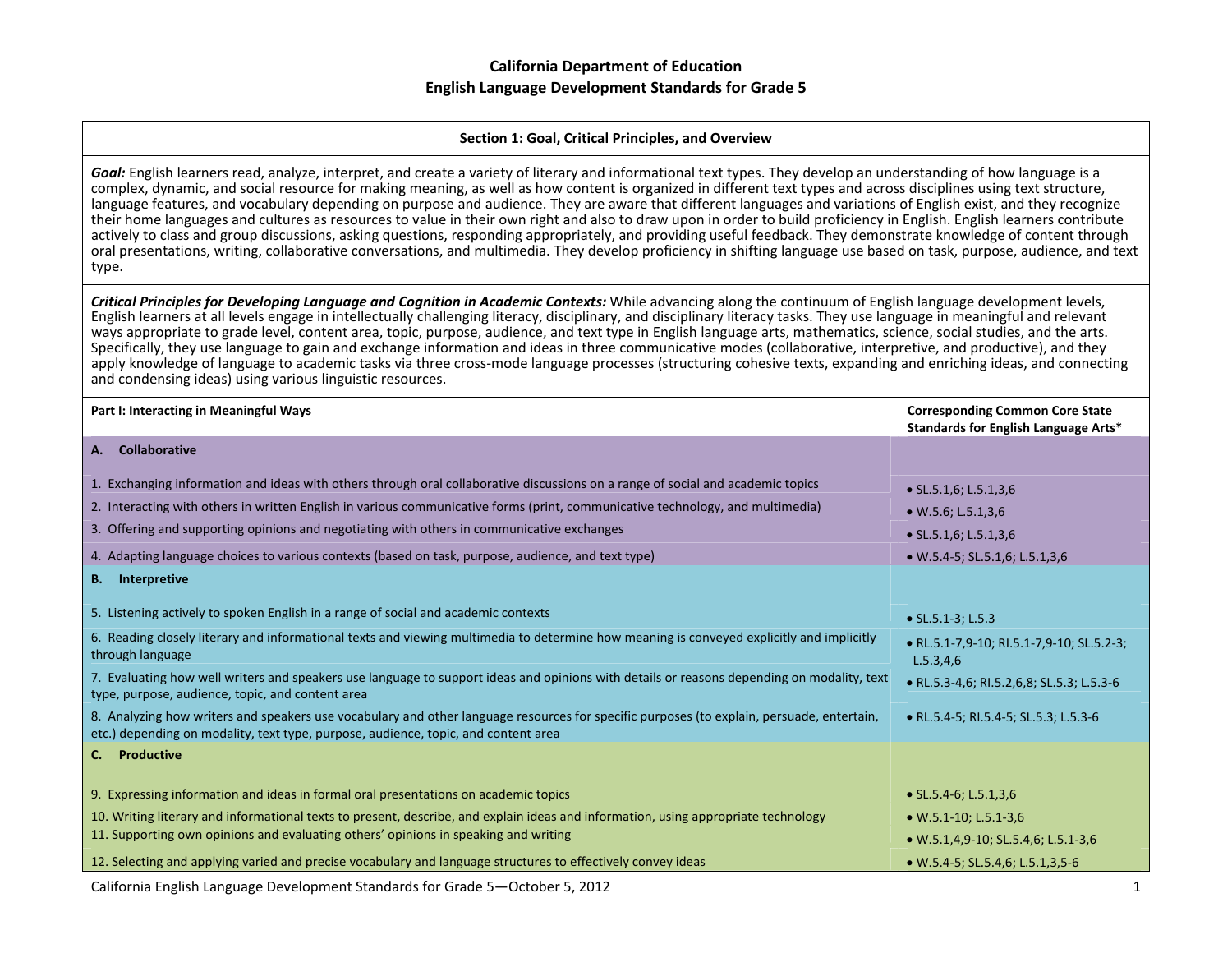| Part II: Learning About How English Works                                                                                                                                                                                                                                                                                                                                | <b>Corresponding Common Core State</b><br>Standards for English Language Arts* |
|--------------------------------------------------------------------------------------------------------------------------------------------------------------------------------------------------------------------------------------------------------------------------------------------------------------------------------------------------------------------------|--------------------------------------------------------------------------------|
| <b>Structuring Cohesive Texts</b><br>А.                                                                                                                                                                                                                                                                                                                                  |                                                                                |
| 1. Understanding text structure                                                                                                                                                                                                                                                                                                                                          | • RL.5.5; RI.5.5; W.5.1-5; SL.5.4                                              |
| 2. Understanding cohesion                                                                                                                                                                                                                                                                                                                                                | • RL.5.5; RI.5.5; W.5.1-4; SL.5.4; L.5.1,3                                     |
| <b>Expanding and Enriching Ideas</b><br><b>B.</b>                                                                                                                                                                                                                                                                                                                        |                                                                                |
| 3. Using verbs and verb phrases                                                                                                                                                                                                                                                                                                                                          | $\bullet$ W.5.5; SL.5.6; L.5.1,3,6                                             |
| 4. Using nouns and noun phrase                                                                                                                                                                                                                                                                                                                                           | $\bullet$ W.5.5; SL.5.6; L.5.1,3,6                                             |
| 5. Modifying to add details                                                                                                                                                                                                                                                                                                                                              | $\bullet$ W.5.5; SL.5.4,6; L.5.1,3,6                                           |
| <b>Connecting and Condensing Ideas</b>                                                                                                                                                                                                                                                                                                                                   |                                                                                |
| 6. Connecting ideas                                                                                                                                                                                                                                                                                                                                                      | $\bullet$ W.5.1-3,5; SL.5.4,6; L.5.1,3,6                                       |
| 7. Condensing ideas                                                                                                                                                                                                                                                                                                                                                      | • W.5.1-3,5; SL.5.4,6; L.5.1,3,6                                               |
| Part III: Using Foundational Literacy Skills                                                                                                                                                                                                                                                                                                                             | $\bullet$ RF.K-1.1-4; RF.2-5.3-4 (as appropriate)                              |
| * The California English Language Development Standards correspond to California's Common Core State Standards for English Language Arts (ELA). English learners should have full<br>access to and opportunities to learn ELA, mathematics, science, history/social studies, and other content at the same time they are progressing toward full proficiency in English. |                                                                                |

Note: **Examples** provided in specific standards are offered **only as illustrative possibilities** and should not be misinterpreted as the only objectives of instruction or as the only types of language English learners might or should be able to understand or produce.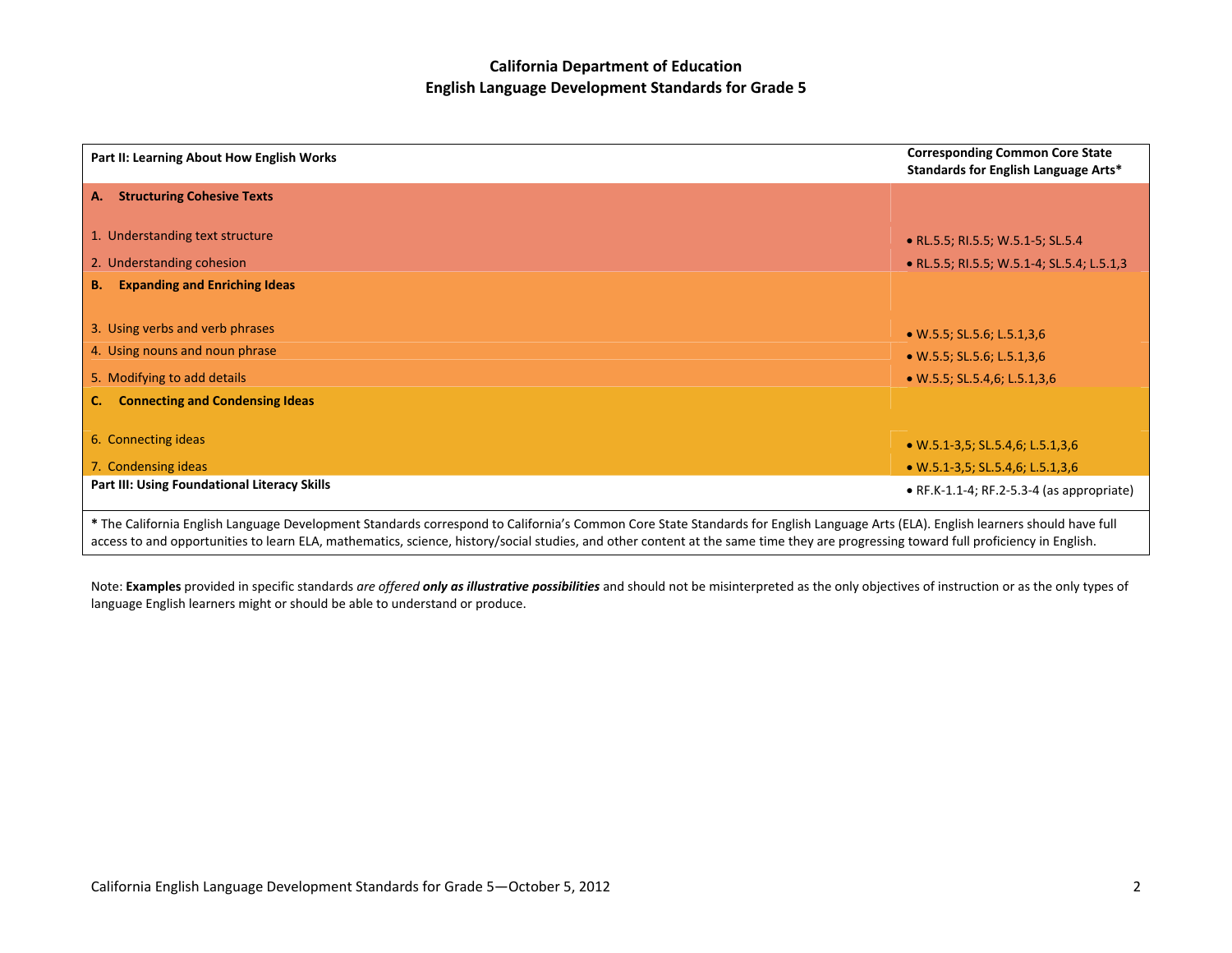| Section 2: Elaboration on Critical Principles for Developing Language & Cognition in Academic Contexts<br>Part I: Interacting in Meaningful Ways                                                                                                                                                                                                                                                                                                                                                                                                                                                                          |                  |                                                                                                                                                                                                                                                                                                                                                                                                                                       |                                                                                                                                                                                                                                                                                                                                                                                                                                                                                                        |                                                                                                                                                                                                                                                                                                                                                                                                                                                                                                                                                                                                                  |
|---------------------------------------------------------------------------------------------------------------------------------------------------------------------------------------------------------------------------------------------------------------------------------------------------------------------------------------------------------------------------------------------------------------------------------------------------------------------------------------------------------------------------------------------------------------------------------------------------------------------------|------------------|---------------------------------------------------------------------------------------------------------------------------------------------------------------------------------------------------------------------------------------------------------------------------------------------------------------------------------------------------------------------------------------------------------------------------------------|--------------------------------------------------------------------------------------------------------------------------------------------------------------------------------------------------------------------------------------------------------------------------------------------------------------------------------------------------------------------------------------------------------------------------------------------------------------------------------------------------------|------------------------------------------------------------------------------------------------------------------------------------------------------------------------------------------------------------------------------------------------------------------------------------------------------------------------------------------------------------------------------------------------------------------------------------------------------------------------------------------------------------------------------------------------------------------------------------------------------------------|
| <b>Texts and Discourse in Context</b>                                                                                                                                                                                                                                                                                                                                                                                                                                                                                                                                                                                     |                  | English Language Development Level Continuum                                                                                                                                                                                                                                                                                                                                                                                          |                                                                                                                                                                                                                                                                                                                                                                                                                                                                                                        |                                                                                                                                                                                                                                                                                                                                                                                                                                                                                                                                                                                                                  |
| Part I, strands 1-4 Corresponding<br><b>Common Core State Standards for English</b><br>Language Arts:<br>1. $SL.5.1,6$ ; $L.5.1,3,6$<br>2.<br>W.5.6; L.5.1,3,6<br>3.<br>SL.5.1,6; L.5.1,3,6<br>4. W.5.4-5; SL.5.1,6; L.5.1,3,6                                                                                                                                                                                                                                                                                                                                                                                            |                  | <b>Emerging</b><br>1. Exchanging information/ideas<br>Contribute to conversations and<br>express ideas by asking and answering<br>yes-no and wh- questions and<br>responding using short phrases.                                                                                                                                                                                                                                     | <b>Expanding</b><br>1. Exchanging information/ideas<br>Contribute to class, group, and partner<br>discussions, including sustained<br>dialogue, by following turn-taking rules,<br>asking relevant questions, affirming<br>others, and adding relevant                                                                                                                                                                                                                                                 | <b>Bridging</b><br>1. Exchanging information/ideas<br>Contribute to class, group, and partner<br>discussions, including sustained<br>dialogue, by following turn-taking<br>rules, asking relevant questions,<br>affirming others, adding relevant                                                                                                                                                                                                                                                                                                                                                                |
| Purposes for using language include:<br>Describing, entertaining, informing,<br>interpreting, analyzing, recounting,<br>explaining, persuading, negotiating,<br>justifying, evaluating, etc.<br>Text types include:<br>Informational text types include:<br>description (e.g., science log entry);<br>procedure (e.g., how to solve a<br>mathematics problem); recount (e.g.,<br>autobiography, science experiment<br>results); information report (e.g., science or<br>history report); explanation (e.g., how or<br>why something happened); exposition<br>(e.g., opinion); response (e.g., literary<br>analysis); etc. | A. Collaborative | 2. Interacting via written English<br>Collaborate with peers on joint writing<br>projects of short informational and<br>literary texts, using technology where<br>appropriate for publishing, graphics,<br>etc.<br>3. Offering opinions<br>Negotiate with or persuade others in<br>conversations using basic learned<br>phrases (e.g., $I$ think $\ldots$ ), as well as<br>open responses, in order to gain<br>and/or hold the floor. | information.<br>2. Interacting via written English<br>Collaborate with peers on joint writing<br>projects of longer informational and<br>literary texts, using technology where<br>appropriate for publishing, graphics,<br>etc.<br>3. Offering opinions<br>Negotiate with or persuade others in<br>conversations using an expanded set of<br>learned phrases (e.g., I agree with X,<br>but), as well as open responses, in<br>order to gain and/or hold the floor,<br>provide counter-arguments, etc. | information, building on responses,<br>and providing useful feedback.<br>2. Interacting via written English<br>Collaborate with peers on joint writing<br>projects of a variety of longer<br>informational and literary texts, using<br>technology where appropriate for<br>publishing, graphics, etc.<br>3. Offering opinions<br>Negotiate with or persuade others in<br>conversations using a variety of<br>learned phrases (e.g., That's an<br>interesting idea. However), as well<br>as open responses, in order to gain<br>and/or hold the floor, provide counter-<br>arguments, elaborate on an idea, etc. |
| Literary text types include:<br>stories (e.g., fantasy, legends, fables);<br>drama (e.g., readers' theater); poetry;<br>retelling a story; etc.<br><b>Audiences include:</b><br>Peers (one-to-one)<br>Small group (one-to-group)<br>Whole group (one-to-many)                                                                                                                                                                                                                                                                                                                                                             |                  | 4. Adapting language choices<br>Adjust language choices according to<br>social setting (e.g., playground,<br>classroom) and audience (e.g., peers,<br>teacher) with substantial support.                                                                                                                                                                                                                                              | 4. Adapting language choices<br>Adjust language choices according to<br>purpose (e.g., persuading, entertaining),<br>task (e.g., telling a story versus<br>explaining a science experiment), and<br>audience with moderate support.                                                                                                                                                                                                                                                                    | 4. Adapting language choices<br>Adjust language choices according to<br>purpose, task (e.g., facilitating a<br>science experiment), and audience<br>with light support.                                                                                                                                                                                                                                                                                                                                                                                                                                          |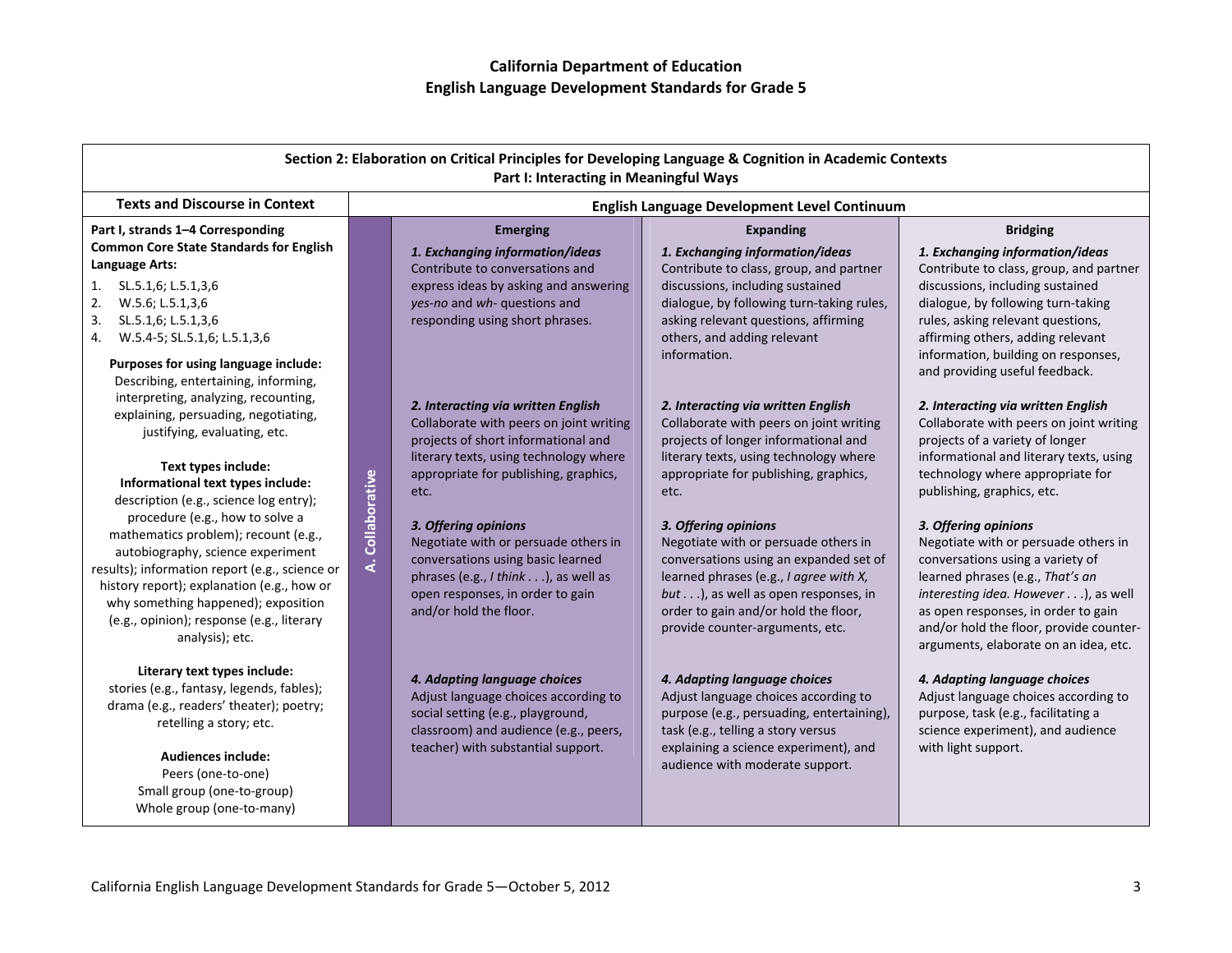| Section 2: Elaboration on Critical Principles for Developing Language & Cognition in Academic Contexts<br>Part I: Interacting in Meaningful Ways                                                                                                                                                                                                                                                                                                                                                                                                                                                                                                                                                                                                                                                                                                                                                                                                                                                                                                                                                                                                                                   |                               |                                                                                                                                                                                                                                                                                                                                                                                                                                                                                                                                                                                                                                                                                                          |                                                                                                                                                                                                                                                                                                                                                                                                                                                                                                                                                                                                                                                                                                                         |                                                                                                                                                                                                                                                                                                                                                                                                                                                                                                                                                                                                                                                                                                            |
|------------------------------------------------------------------------------------------------------------------------------------------------------------------------------------------------------------------------------------------------------------------------------------------------------------------------------------------------------------------------------------------------------------------------------------------------------------------------------------------------------------------------------------------------------------------------------------------------------------------------------------------------------------------------------------------------------------------------------------------------------------------------------------------------------------------------------------------------------------------------------------------------------------------------------------------------------------------------------------------------------------------------------------------------------------------------------------------------------------------------------------------------------------------------------------|-------------------------------|----------------------------------------------------------------------------------------------------------------------------------------------------------------------------------------------------------------------------------------------------------------------------------------------------------------------------------------------------------------------------------------------------------------------------------------------------------------------------------------------------------------------------------------------------------------------------------------------------------------------------------------------------------------------------------------------------------|-------------------------------------------------------------------------------------------------------------------------------------------------------------------------------------------------------------------------------------------------------------------------------------------------------------------------------------------------------------------------------------------------------------------------------------------------------------------------------------------------------------------------------------------------------------------------------------------------------------------------------------------------------------------------------------------------------------------------|------------------------------------------------------------------------------------------------------------------------------------------------------------------------------------------------------------------------------------------------------------------------------------------------------------------------------------------------------------------------------------------------------------------------------------------------------------------------------------------------------------------------------------------------------------------------------------------------------------------------------------------------------------------------------------------------------------|
| <b>Texts and Discourse in Context</b>                                                                                                                                                                                                                                                                                                                                                                                                                                                                                                                                                                                                                                                                                                                                                                                                                                                                                                                                                                                                                                                                                                                                              |                               |                                                                                                                                                                                                                                                                                                                                                                                                                                                                                                                                                                                                                                                                                                          | English Language Development Level Continuum                                                                                                                                                                                                                                                                                                                                                                                                                                                                                                                                                                                                                                                                            |                                                                                                                                                                                                                                                                                                                                                                                                                                                                                                                                                                                                                                                                                                            |
| Part I, strands 5-8 Corresponding<br><b>Common Core State Standards for English</b><br>Language Arts:<br>5. $SL.5.1-3$ ; L.5.3<br>RL.5.1-7,9-10; RI.5.1-7,9-10; SL.5.2-3;<br>6.<br>L.5.3,4,6<br>7. RL.5.3-4,6; RI.5.2,6,8; SL.5.3; L.5.3-6<br>8. RL.5.4-5; RI.5.4-5; SL.5.3; L.5.3-6<br>Purposes for using language include:<br>Describing, entertaining, informing,<br>interpreting, analyzing, recounting,<br>explaining, persuading, negotiating,<br>justifying, evaluating, etc.<br>Text types include:<br>Informational text types include:<br>description (e.g., science log entry);<br>procedure (e.g., how to solve a<br>mathematics problem); recount (e.g.,<br>autobiography, science experiment<br>results); information report (e.g., science or<br>history report); explanation (e.g., how or<br>why something happened); exposition<br>(e.g., opinion); response (e.g., literary<br>analysis); etc.<br>Literary text types include:<br>stories (e.g., fantasy, legends, fables);<br>drama (e.g., readers' theater); poetry;<br>retelling a story; etc.<br><b>Audiences include:</b><br>Peers (one-to-one)<br>Small group (one-to-group)<br>Whole group (one-to-many) | B. Interpretive (page 1 of 2) | <b>Emerging</b><br>5. Listening actively<br>Demonstrate active listening of read-<br>alouds and oral presentations by<br>asking and answering basic questions<br>with prompting and substantial<br>support.<br>6. Reading/viewing closely<br>a) Explain ideas, phenomena,<br>processes, and text relationships (e.g.,<br>compare/contrast, cause/effect,<br>problem/solution) based on close<br>reading of a variety of grade-level<br>texts and viewing of multimedia with<br>substantial support.<br>b) Use knowledge of frequently-used<br>affixes (e.g., un-, mis-), linguistic<br>context, reference materials, and<br>visual cues to determine the meaning<br>of unknown words on familiar topics. | <b>Expanding</b><br>5. Listening actively<br>Demonstrate active listening of read-<br>alouds and oral presentations by<br>asking and answering detailed<br>questions with occasional prompting<br>and moderate support.<br>6. Reading/viewing closely<br>a) Explain ideas, phenomena,<br>processes, and text relationships (e.g.,<br>compare/contrast, cause/effect,<br>problem/solution) based on close<br>reading of a variety of grade-level<br>texts and viewing of multimedia with<br>moderate support.<br>b) Use knowledge of morphology (e.g.,<br>affixes, roots, and base words),<br>linguistic context, and reference<br>materials to determine the meaning of<br>unknown words on familiar and new<br>topics. | <b>Bridging</b><br>5. Listening actively<br>Demonstrate active listening of read-<br>alouds and oral presentations by asking<br>and answering detailed questions with<br>minimal prompting and light support.<br>6. Reading/viewing closely<br>a) Explain ideas, phenomena, processes,<br>and text relationships (e.g.,<br>compare/contrast, cause/effect,<br>problem/solution) based on close<br>reading of a variety of grade-level texts<br>and viewing of multimedia with light<br>support.<br>b) Use knowledge of morphology (e.g.,<br>affixes, roots, and base words),<br>linguistic context, and reference<br>materials to determine the meaning of<br>unknown words on familiar and new<br>topics. |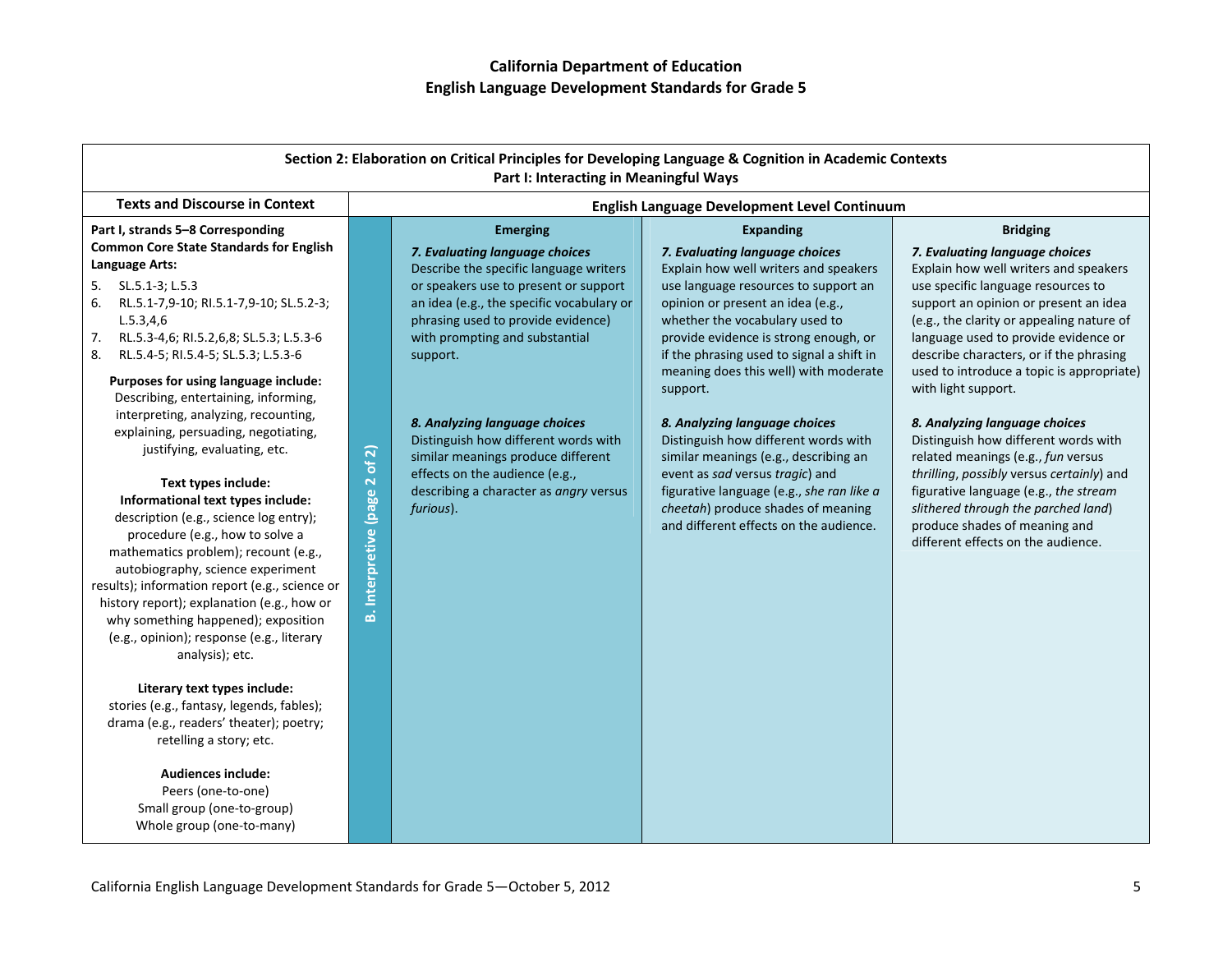| Section 2: Elaboration on Critical Principles for Developing Language & Cognition in Academic Contexts<br>Part I: Interacting in Meaningful Ways                                                                                                                                                                                 |                               |                                                                                                                                                                                                              |                                                                                                                                                                                                                                                                                        |                                                                                                                                                                                                                                                                                                                                                    |                                                                                                                                                               |                                                                                                                                                                         |
|----------------------------------------------------------------------------------------------------------------------------------------------------------------------------------------------------------------------------------------------------------------------------------------------------------------------------------|-------------------------------|--------------------------------------------------------------------------------------------------------------------------------------------------------------------------------------------------------------|----------------------------------------------------------------------------------------------------------------------------------------------------------------------------------------------------------------------------------------------------------------------------------------|----------------------------------------------------------------------------------------------------------------------------------------------------------------------------------------------------------------------------------------------------------------------------------------------------------------------------------------------------|---------------------------------------------------------------------------------------------------------------------------------------------------------------|-------------------------------------------------------------------------------------------------------------------------------------------------------------------------|
| <b>Texts and Discourse in Context</b>                                                                                                                                                                                                                                                                                            |                               |                                                                                                                                                                                                              | English Language Development Level Continuum                                                                                                                                                                                                                                           |                                                                                                                                                                                                                                                                                                                                                    |                                                                                                                                                               |                                                                                                                                                                         |
| Part I, strands 9-12 Corresponding<br><b>Common Core State Standards for English</b>                                                                                                                                                                                                                                             |                               | <b>Emerging</b>                                                                                                                                                                                              | <b>Expanding</b>                                                                                                                                                                                                                                                                       | <b>Bridging</b>                                                                                                                                                                                                                                                                                                                                    |                                                                                                                                                               |                                                                                                                                                                         |
| Language Arts:                                                                                                                                                                                                                                                                                                                   |                               | 9. Presenting<br>Plan and deliver brief oral                                                                                                                                                                 | 9. Presenting<br>Plan and deliver longer oral                                                                                                                                                                                                                                          | 9. Presenting<br>Plan and deliver oral presentations on                                                                                                                                                                                                                                                                                            |                                                                                                                                                               |                                                                                                                                                                         |
| SL.5.4-6; L.5.1,3,6<br>9.<br>10. W.5.1-10; L.5.1-3,6<br>11. W.5.1,4,9-10; SL.5.4,6; L.5.1-3,6<br>12. W.5.4-5; SL.5.4,6; L.5.1,3,5-6                                                                                                                                                                                              |                               | presentations on a variety of topics<br>and content areas (e.g., providing a<br>report on a current event, reciting a<br>poem, recounting an experience,                                                     | presentations on a variety of topics<br>and content areas (e.g., providing an<br>opinion speech on a current event,<br>reciting a poem, recounting an                                                                                                                                  | a variety of topics in a variety of<br>content areas (e.g., providing an<br>opinion speech on a current event,<br>reciting a poem, recounting an                                                                                                                                                                                                   |                                                                                                                                                               |                                                                                                                                                                         |
| Purposes for using language include:<br>Describing, entertaining, informing,<br>interpreting, analyzing, recounting,                                                                                                                                                                                                             |                               |                                                                                                                                                                                                              | explaining a science process) with<br>moderate support, such as graphic<br>organizers.                                                                                                                                                                                                 | experience, explaining a science<br>process) with moderate support.                                                                                                                                                                                                                                                                                | experience, explaining a science<br>process) with light support.                                                                                              |                                                                                                                                                                         |
| explaining, persuading, negotiating,<br>justifying, evaluating, etc.                                                                                                                                                                                                                                                             |                               | 10. Writing                                                                                                                                                                                                  | 10. Writing                                                                                                                                                                                                                                                                            | 10. Writing                                                                                                                                                                                                                                                                                                                                        |                                                                                                                                                               |                                                                                                                                                                         |
| Text types include:<br>Informational text types include:<br>description (e.g., science log entry);<br>procedure (e.g., how to solve a mathematics<br>problem); recount (e.g., autobiography,<br>science experiment results); information<br>report (e.g., science or history report);<br>explanation (e.g., how or why something | of2)<br>C. Productive (page 1 | a) Write short literary and<br>informational texts (e.g., a description<br>of a camel) collaboratively (e.g., joint<br>construction of texts with an adult or<br>with peers) and sometimes<br>independently. | a) Write longer literary and<br>informational texts (e.g., an<br>informative report on different kinds<br>of camels) collaboratively (e.g., joint<br>construction of texts with an adult or<br>with peers) and with increasing<br>independence using appropriate text<br>organization. | a) Write longer and more detailed<br>literary and informational texts (e.g.,<br>an explanation of how camels survive<br>without water for a long time)<br>collaboratively (e.g., joint construction<br>of texts with an adult or with peers)<br>and independently using appropriate<br>text organization and growing<br>understanding of register. |                                                                                                                                                               |                                                                                                                                                                         |
| happened); exposition (e.g., opinion);<br>response (e.g., literary analysis); etc.<br>Literary text types include:<br>stories (e.g., fantasy, legends, fables); drama                                                                                                                                                            |                               |                                                                                                                                                                                                              |                                                                                                                                                                                                                                                                                        | b) Write brief summaries of texts and<br>experiences using complete sentences<br>and key words (e.g., from notes or<br>graphic organizers).                                                                                                                                                                                                        | b) Write increasingly concise<br>summaries of texts and experiences<br>using complete sentences and key<br>words (e.g., from notes or graphic<br>organizers). | b) Write clear and coherent<br>summaries of texts and experiences<br>using complete and concise sentences<br>and key words (e.g., from notes or<br>graphic organizers). |
| (e.g., readers' theater); poetry; retelling a<br>story; etc.                                                                                                                                                                                                                                                                     |                               |                                                                                                                                                                                                              |                                                                                                                                                                                                                                                                                        |                                                                                                                                                                                                                                                                                                                                                    |                                                                                                                                                               |                                                                                                                                                                         |
| <b>Audiences include:</b><br>Peers (one-to-one)<br>Small group (one-to-group)<br>Whole group (one-to-many)                                                                                                                                                                                                                       |                               |                                                                                                                                                                                                              |                                                                                                                                                                                                                                                                                        |                                                                                                                                                                                                                                                                                                                                                    |                                                                                                                                                               |                                                                                                                                                                         |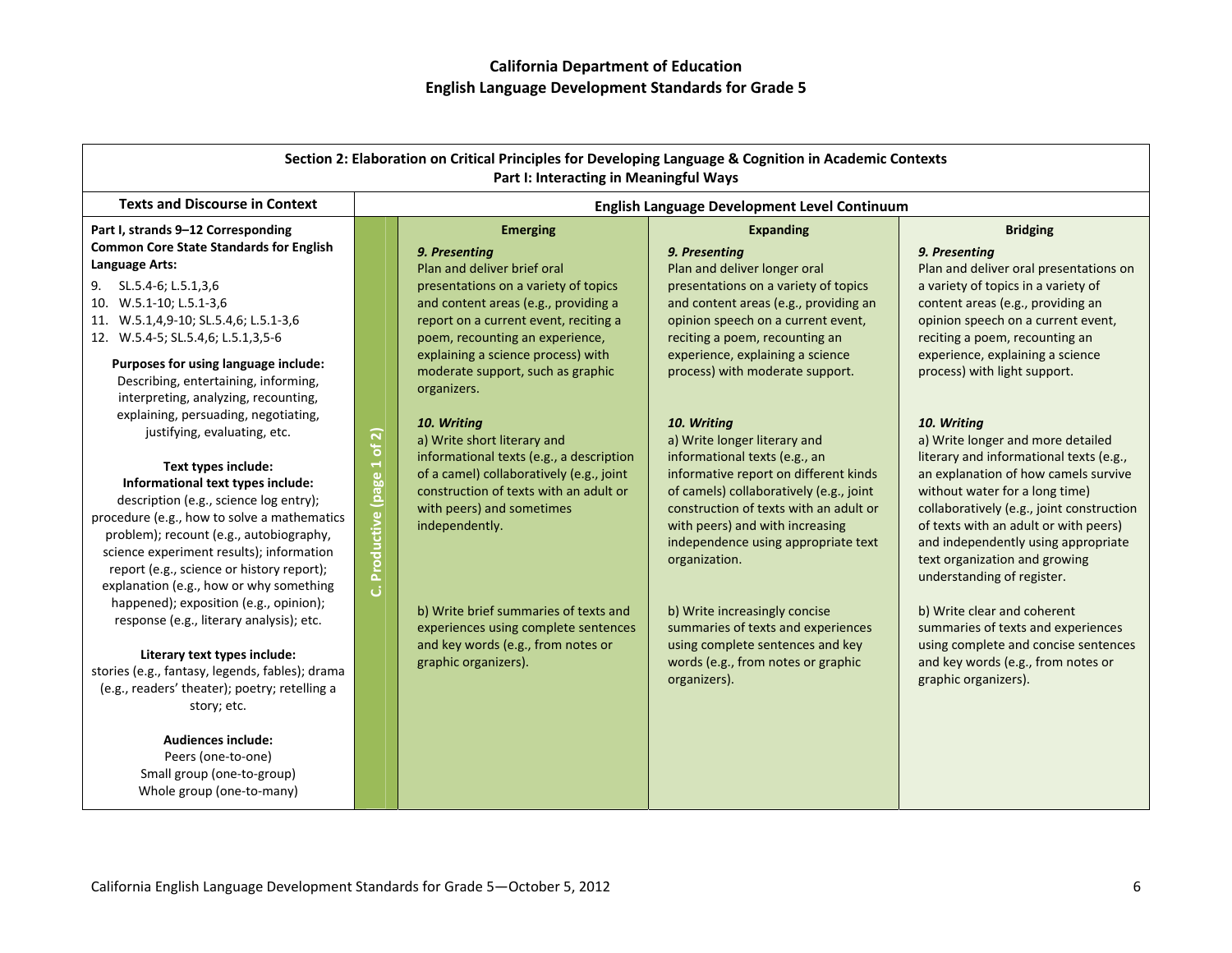| Section 2: Elaboration on Critical Principles for Developing Language & Cognition in Academic Contexts<br>Part I: Interacting in Meaningful Ways |                       |                                              |                                                 |                                                               |
|--------------------------------------------------------------------------------------------------------------------------------------------------|-----------------------|----------------------------------------------|-------------------------------------------------|---------------------------------------------------------------|
| <b>Texts and Discourse in Context</b>                                                                                                            |                       | English Language Development Level Continuum |                                                 |                                                               |
| Part I, strands 9-12 Corresponding                                                                                                               |                       | <b>Emerging</b>                              | <b>Expanding</b>                                | <b>Bridging</b>                                               |
| <b>Common Core State Standards for English</b>                                                                                                   |                       | 11. Supporting opinions                      | <b>11. Supporting opinions</b>                  | 11. Supporting opinions                                       |
| Language Arts:                                                                                                                                   |                       | a) Support opinions by expressing            | a) Support opinions or persuade                 | a) Support opinions or persuade                               |
| SL.5.4-6; L.5.1,3,6<br>9.                                                                                                                        |                       | appropriate/accurate reasons using           | others by expressing                            | others by expressing                                          |
| 10. W.5.1-10; L.5.1-3,6                                                                                                                          |                       | textual evidence (e.g., referring to         | appropriate/accurate reasons using              | appropriate/accurate reasons using                            |
| 11. W.5.1,4,9-10; SL.5.4,6; L.5.1-3,6                                                                                                            |                       | text) or relevant background                 | some textual evidence (e.g.,                    | detailed textual evidence (e.g., quoting                      |
| 12. W.5.4-5; SL.5.4,6; L.5.1,3,5-6                                                                                                               |                       | knowledge about content with                 | paraphrasing facts from a text) or              | the text directly or specific events                          |
| Purposes for using language include:                                                                                                             |                       | substantial support.                         | relevant background knowledge about<br>content. | from text) or relevant background<br>knowledge about content. |
| Describing, entertaining, informing,                                                                                                             |                       |                                              |                                                 |                                                               |
| interpreting, analyzing, recounting,                                                                                                             |                       | b) Express ideas and opinions or             | b) Express attitude and opinions or             | b) Express attitude and opinions or                           |
| explaining, persuading, negotiating,                                                                                                             |                       | temper statements using basic modal          | temper statements with familiar                 | temper statements with nuanced                                |
| justifying, evaluating, etc.                                                                                                                     | of2)                  | expressions (e.g., can, has to, maybe).      | modal expressions (e.g.,                        | modal expressions (e.g.,                                      |
|                                                                                                                                                  |                       |                                              | maybe/probably, can/must).                      | probably/certainly, should/would) and                         |
| Text types include:                                                                                                                              |                       |                                              |                                                 | phrasing (e.g., In my opinion $\dots$ ).                      |
| Informational text types include:                                                                                                                |                       |                                              |                                                 |                                                               |
| description (e.g., science log entry);<br>procedure (e.g., how to solve a mathematics                                                            | C. Productive (page 2 | 12. Selecting language resources             | 12. Selecting language resources                | 12. Selecting language resources                              |
| problem); recount (e.g., autobiography,                                                                                                          |                       | a) Use a select number of general            | a) Use a growing number of general              | a) Use a wide variety of general                              |
| science experiment results); information                                                                                                         |                       | academic and domain-specific words           | academic and domain-specific words,             | academic and domain-specific words,                           |
| report (e.g., science or history report);                                                                                                        |                       | to create precision while speaking and       | synonyms, and antonyms to create                | synonyms, antonyms, and figurative                            |
| explanation (e.g., how or why something                                                                                                          |                       | writing.                                     | precision and shades of meaning while           | language to create precision and                              |
| happened); exposition (e.g., opinion);                                                                                                           |                       |                                              | speaking and writing.                           | shades of meaning while speaking and                          |
| response (e.g., literary analysis); etc.                                                                                                         |                       |                                              |                                                 | writing.                                                      |
|                                                                                                                                                  |                       | b) Select a few frequently used affixes      | b) Select a growing number of                   | b) Select a variety of appropriate                            |
| Literary text types include:                                                                                                                     |                       | for accuracy and precision (e.g., She        | frequently used affixes for accuracy            | affixes for accuracy and precision (e.g.,                     |
| stories (e.g., fantasy, legends, fables); drama                                                                                                  |                       | walks, I'm unhappy.).                        | and precision (e.g., She walked. He             | She's walking. I'm uncomfortable.                             |
| (e.g., readers' theater); poetry; retelling a                                                                                                    |                       |                                              | likes, I'm unhappy.).                           | They left reluctantly.).                                      |
| story; etc.                                                                                                                                      |                       |                                              |                                                 |                                                               |
| <b>Audiences include:</b>                                                                                                                        |                       |                                              |                                                 |                                                               |
| Peers (one-to-one)                                                                                                                               |                       |                                              |                                                 |                                                               |
| Small group (one-to-group)                                                                                                                       |                       |                                              |                                                 |                                                               |
| Whole group (one-to-many)                                                                                                                        |                       |                                              |                                                 |                                                               |
|                                                                                                                                                  |                       |                                              |                                                 |                                                               |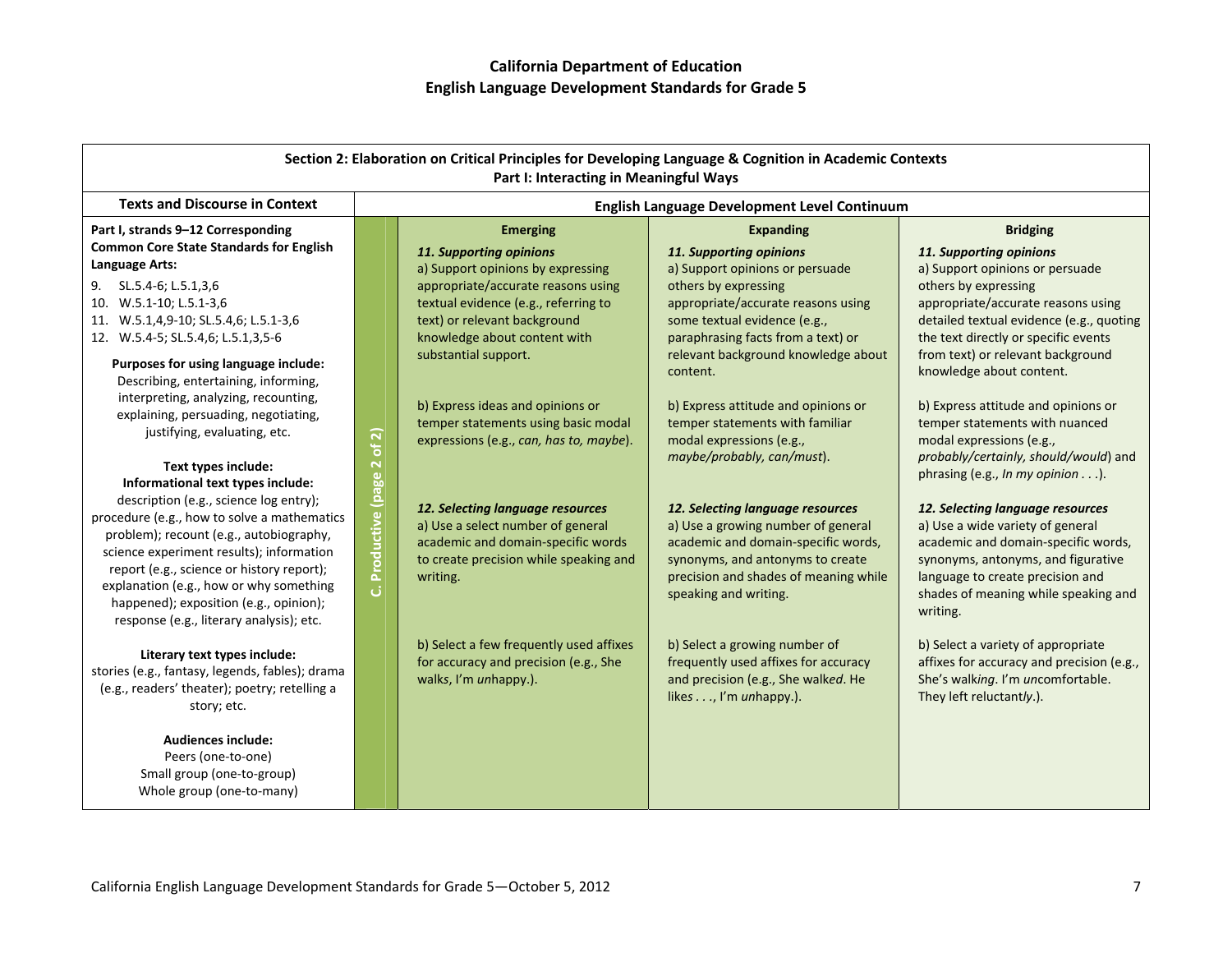| Section 2: Elaboration on Critical Principles for Developing Language & Cognition in Academic Contexts<br>Part II: Learning About How English Works                                                                                                                                                                                                                                                                    |                                                |                                                                                                                                                                                                                                                                                                                                                    |                                                                                                                                                                                                                                                                                                                                                                                                          |                                                                                                                                                                                                                                                                                                                                                                          |
|------------------------------------------------------------------------------------------------------------------------------------------------------------------------------------------------------------------------------------------------------------------------------------------------------------------------------------------------------------------------------------------------------------------------|------------------------------------------------|----------------------------------------------------------------------------------------------------------------------------------------------------------------------------------------------------------------------------------------------------------------------------------------------------------------------------------------------------|----------------------------------------------------------------------------------------------------------------------------------------------------------------------------------------------------------------------------------------------------------------------------------------------------------------------------------------------------------------------------------------------------------|--------------------------------------------------------------------------------------------------------------------------------------------------------------------------------------------------------------------------------------------------------------------------------------------------------------------------------------------------------------------------|
| <b>Texts and Discourse in Context</b>                                                                                                                                                                                                                                                                                                                                                                                  |                                                |                                                                                                                                                                                                                                                                                                                                                    | <b>English Language Development Level Continuum</b>                                                                                                                                                                                                                                                                                                                                                      |                                                                                                                                                                                                                                                                                                                                                                          |
| Part II, strands 1-2 Corresponding Common<br>Core State Standards for English Language<br>Arts:<br>1. RL.5.5; RI.5.5; W.5.1-5; SL.5.4<br>RL.5.5; RI.5.5; W.5.1-4; SL.5.4; L.5.1,3<br>2.<br>Purposes for using language include:<br>Describing, entertaining, informing,<br>interpreting, analyzing, recounting,<br>explaining, persuading, negotiating,<br>justifying, evaluating, etc.                                |                                                | <b>Emerging</b><br>1. Understanding text structure<br>Apply basic understanding of how<br>different text types are organized to<br>express ideas (e.g., how a narrative is<br>organized sequentially with<br>predictable stages versus how<br>opinions/arguments are organized<br>around ideas) to comprehending texts<br>and writing basic texts. | <b>Expanding</b><br>1. Understanding text structure<br>Apply growing understanding of how<br>different text types are organized to<br>express ideas (e.g., how a narrative is<br>organized sequentially with<br>predictable stages versus how<br>opinions/arguments are structured<br>logically around reasons and<br>evidence) to comprehending texts<br>and writing texts with increasing<br>cohesion. | <b>Bridging</b><br>1. Understanding text structure<br>Apply increasing understanding of how<br>different text types are organized to<br>express ideas (e.g., how a historical<br>account is organized chronologically<br>versus how opinions/arguments are<br>structured logically around reasons and<br>evidence) to comprehending texts and<br>writing cohesive texts. |
| Text types include:<br>Informational text types include:<br>description (e.g., science log entry);<br>procedure (e.g., how to solve a mathematics<br>problem); recount (e.g., autobiography,<br>science experiment results); information<br>report (e.g., science or history report);<br>explanation (e.g., how or why something<br>happened); exposition (e.g., opinion);<br>response (e.g., literary analysis); etc. | <b>Structuring Cohesive Texts</b><br>$\vec{a}$ | 2. Understanding cohesion<br>a) Apply basic understanding of<br>language resources for referring the<br>reader back or forward in text (e.g.,<br>how pronouns refer back to nouns in<br>text) to comprehending texts and<br>writing basic texts.                                                                                                   | 2. Understanding cohesion<br>a) Apply growing understanding of<br>language resources for referring the<br>reader back or forward in text (e.g.,<br>how pronouns or synonyms refer<br>back to nouns in text) to<br>comprehending texts and writing<br>texts with increasing cohesion.                                                                                                                     | 2. Understanding cohesion<br>a) Apply increasing understanding of<br>language resources for referring the<br>reader back or forward in text (e.g.,<br>how pronouns, synonyms, or<br>nominalizations refer back to nouns in<br>text) to comprehending texts and<br>writing cohesive texts.                                                                                |
| Literary text types include:<br>stories (e.g., fantasy, legends, fables); drama<br>(e.g., readers' theater); poetry; retelling a<br>story; etc.<br><b>Audiences include:</b><br>Peers (one-to-one)<br>Small group (one-to-group)<br>Whole group (one-to-many)                                                                                                                                                          |                                                | b) Apply basic understanding of how<br>ideas, events, or reasons are linked<br>throughout a text using a select set of<br>everyday connecting words or phrases<br>(e.g., first/next, at the beginning) to<br>comprehending texts and writing basic<br>texts.                                                                                       | b) Apply growing understanding of<br>how ideas, events, or reasons are<br>linked throughout a text using a<br>variety of connecting words or<br>phrases (e.g., for example, in the first<br>place, as a result) to comprehending<br>texts and writing texts with increasing<br>cohesion.                                                                                                                 | b) Apply increasing understanding of<br>how ideas, events, or reasons are<br>linked throughout a text using an<br>increasing variety of academic<br>connecting and transitional words or<br>phrases (e.g., consequently, specifically,<br>however) to comprehending texts and<br>writing cohesive texts.                                                                 |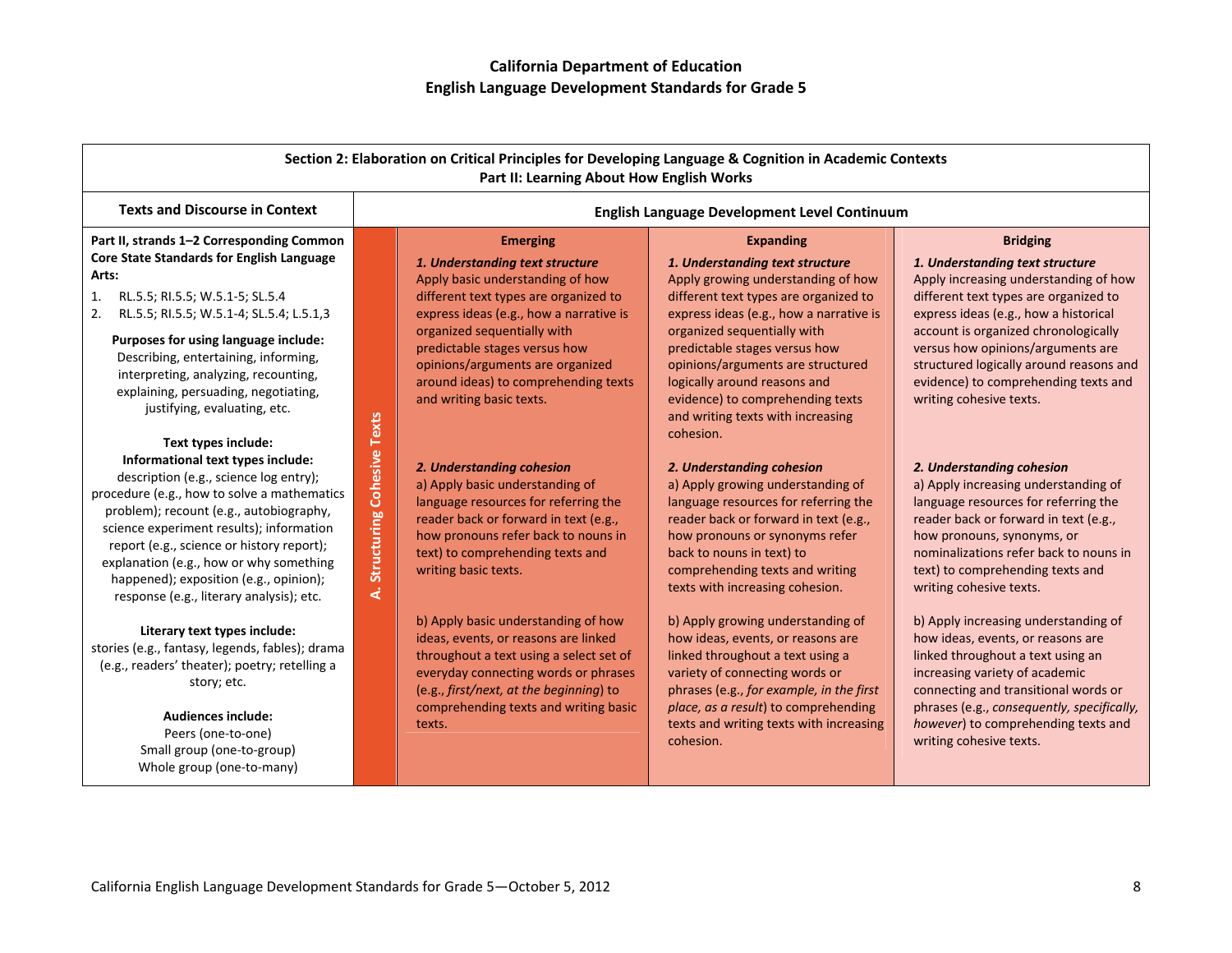| Section 2: Elaboration on Critical Principles for Developing Language & Cognition in Academic Contexts<br>Part II: Learning About How English Works                                                                                                                                                                                                    |                             |                                                                                                                                                                                                                       |                                                                                                                                                                                                                                                                                           |                                                                                                                                                                                                                                                                                                                                    |
|--------------------------------------------------------------------------------------------------------------------------------------------------------------------------------------------------------------------------------------------------------------------------------------------------------------------------------------------------------|-----------------------------|-----------------------------------------------------------------------------------------------------------------------------------------------------------------------------------------------------------------------|-------------------------------------------------------------------------------------------------------------------------------------------------------------------------------------------------------------------------------------------------------------------------------------------|------------------------------------------------------------------------------------------------------------------------------------------------------------------------------------------------------------------------------------------------------------------------------------------------------------------------------------|
| <b>Texts and Discourse in Context</b>                                                                                                                                                                                                                                                                                                                  |                             |                                                                                                                                                                                                                       | English Language Development Level Continuum                                                                                                                                                                                                                                              |                                                                                                                                                                                                                                                                                                                                    |
| Part II, strands 3-5 Corresponding                                                                                                                                                                                                                                                                                                                     |                             | <b>Emerging</b>                                                                                                                                                                                                       | <b>Expanding</b>                                                                                                                                                                                                                                                                          | <b>Bridging</b>                                                                                                                                                                                                                                                                                                                    |
| <b>Common Core State Standards for English</b><br>Language Arts:                                                                                                                                                                                                                                                                                       |                             | 3. Using verbs and verb phrases<br>Use frequently used verbs (e.g., take,                                                                                                                                             | 3. Using verbs and verb phrases<br>Use various verb types (e.g., doing,                                                                                                                                                                                                                   | 3. Using verbs and verb phrases<br>Use various verb types (e.g., doing,                                                                                                                                                                                                                                                            |
| 3.<br>W.5.5; SL.5.6; L.5.1,3,6<br>$\overline{4}$ .<br>W.5.5; SL.5.6; L.5.1,3,6<br>W.5.5; SL.5.4,6; L.5.1,3,6<br>5.                                                                                                                                                                                                                                     |                             | like, eat) and various verb types (e.g.,<br>doing, saying, being/having,<br>thinking/feeling) and tenses                                                                                                              | saying, being/having, thinking/feeling)<br>and tenses appropriate for the task,<br>text type, and discipline (e.g., simple                                                                                                                                                                | saying, being/having, thinking/feeling)<br>and tenses appropriate for the task and<br>text type (e.g., timeless present for                                                                                                                                                                                                        |
| Purposes for using language include:<br>Describing, entertaining, informing,<br>interpreting, analyzing, recounting,<br>explaining, persuading, negotiating,                                                                                                                                                                                           |                             | appropriate for the text type and<br>discipline (e.g., simple past for<br>recounting an experience) on familiar<br>topics.                                                                                            | past for recounting an experience,<br>timeless present for a science<br>description) on an increasing variety of<br>topics.                                                                                                                                                               | science description, mixture of past<br>and present for narrative or history<br>explanation) on a variety of topics.                                                                                                                                                                                                               |
| justifying, evaluating, etc.<br>Text types include:<br>Informational text types include:<br>description (e.g., science log entry);<br>procedure (e.g., how to solve a<br>mathematics problem); recount (e.g.,<br>autobiography, science experiment results);<br>information report (e.g., science or history<br>report); explanation (e.g., how or why | Expanding & Enriching Ideas | 4. Using nouns and noun phrases<br>Expand noun phrases in simple ways<br>(e.g., adding an adjective to a noun) in<br>order to enrich the meaning of<br>sentences and add details about ideas,<br>people, things, etc. | 4. Using nouns and noun phrases<br>Expand noun phrases in a variety of<br>ways (e.g., adding comparative/<br>superlative adjectives to noun phrases<br>or simple clause embedding) in order<br>to enrich the meaning of sentences<br>and add details about ideas, people,<br>things, etc. | 4. Using nouns and noun phrases<br>Expand noun phrases in an increasing<br>variety of ways (e.g., adding<br>comparative/superlative and general<br>academic adjectives to noun phrases or<br>more complex clause embedding) in<br>order to enrich the meaning of<br>sentences and add details about ideas,<br>people, things, etc. |
| something happened); exposition (e.g.,<br>opinion); response (e.g., literary analysis);<br>etc.                                                                                                                                                                                                                                                        | أهه                         | 5. Modifying to add details<br>Expand and enrich sentences with<br>adverbials (e.g., adverbs, adverb                                                                                                                  | 5. Modifying to add details<br>Expand and enrich sentences with<br>adverbials (e.g., adverbs, adverb                                                                                                                                                                                      | 5. Modifying to add details<br>Expand and enrich sentences with<br>adverbials (e.g., adverbs, adverb                                                                                                                                                                                                                               |
| Literary text types include:<br>stories (e.g., fantasy, legends, fables);<br>drama (e.g., readers' theater); poetry;<br>retelling a story; etc.                                                                                                                                                                                                        |                             | phrases, prepositional phrases) to<br>provide details (e.g., time, manner,<br>place, cause, etc.) about a familiar<br>activity or process.                                                                            | phrases, prepositional phrases) to<br>provide details (e.g., time, manner,<br>place, cause, etc.) about a familiar or<br>new activity or process.                                                                                                                                         | phrases, prepositional phrases) to<br>provide details (e.g., time, manner,<br>place, cause, etc.) about a variety of<br>familiar and new activities and<br>processes.                                                                                                                                                              |
| <b>Audiences include:</b><br>Peers (one-to-one)<br>Small group (one-to-group)<br>Whole group (one-to-many)                                                                                                                                                                                                                                             |                             |                                                                                                                                                                                                                       |                                                                                                                                                                                                                                                                                           |                                                                                                                                                                                                                                                                                                                                    |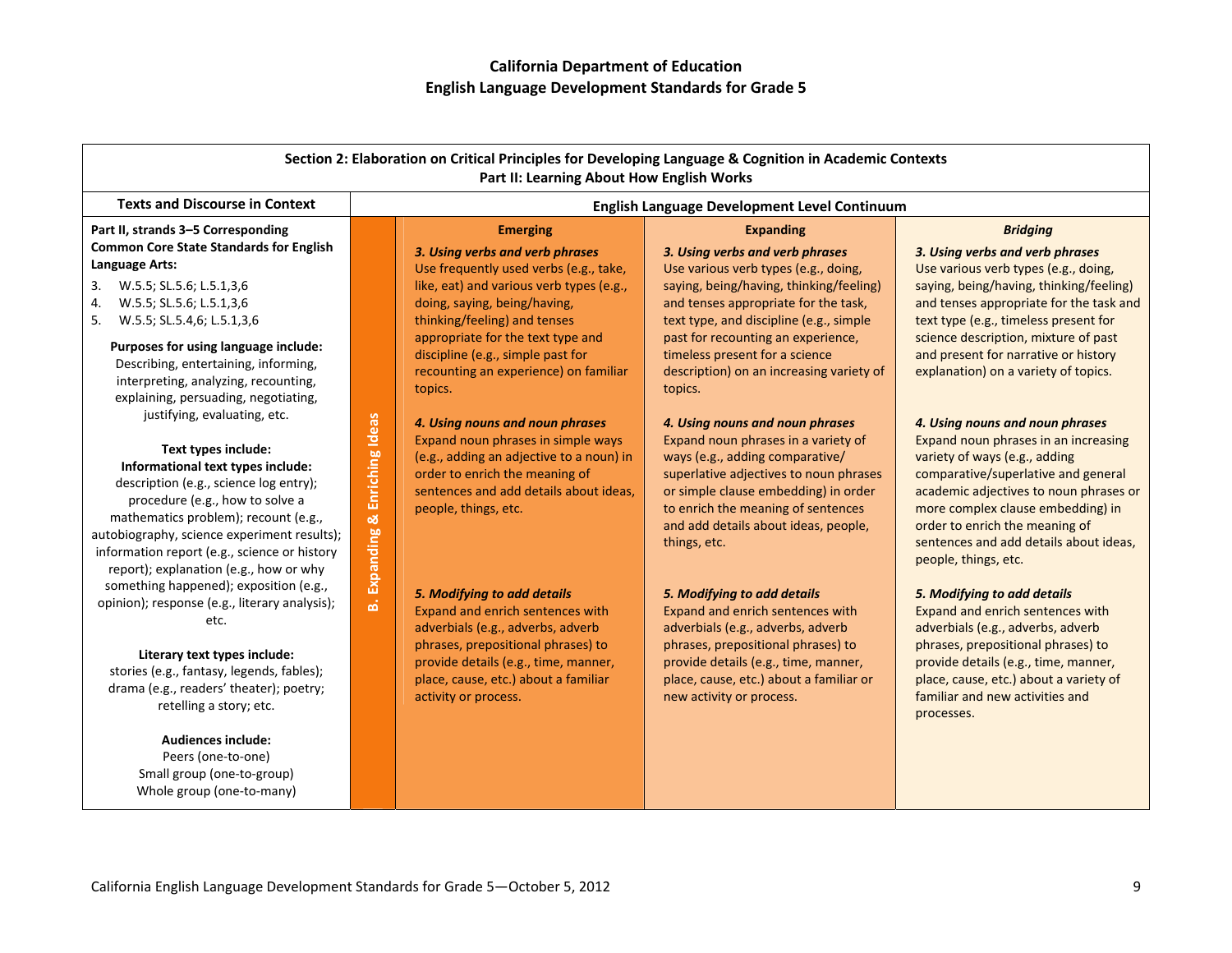| Section 2: Elaboration on Critical Principles for Developing Language & Cognition in Academic Contexts                                                                                                                                                            |                                              |                                                                                                                                  |                                                                                                                                                                                                                                             |                                                                                                                                                                                                                                                              |                                                                                                                                                                                                                                |                                                                                                                                                                                                                    |
|-------------------------------------------------------------------------------------------------------------------------------------------------------------------------------------------------------------------------------------------------------------------|----------------------------------------------|----------------------------------------------------------------------------------------------------------------------------------|---------------------------------------------------------------------------------------------------------------------------------------------------------------------------------------------------------------------------------------------|--------------------------------------------------------------------------------------------------------------------------------------------------------------------------------------------------------------------------------------------------------------|--------------------------------------------------------------------------------------------------------------------------------------------------------------------------------------------------------------------------------|--------------------------------------------------------------------------------------------------------------------------------------------------------------------------------------------------------------------|
|                                                                                                                                                                                                                                                                   | Part II: Learning About How English Works    |                                                                                                                                  |                                                                                                                                                                                                                                             |                                                                                                                                                                                                                                                              |                                                                                                                                                                                                                                |                                                                                                                                                                                                                    |
| <b>Texts and Discourse in Context</b>                                                                                                                                                                                                                             | English Language Development Level Continuum |                                                                                                                                  |                                                                                                                                                                                                                                             |                                                                                                                                                                                                                                                              |                                                                                                                                                                                                                                |                                                                                                                                                                                                                    |
|                                                                                                                                                                                                                                                                   |                                              |                                                                                                                                  |                                                                                                                                                                                                                                             |                                                                                                                                                                                                                                                              |                                                                                                                                                                                                                                |                                                                                                                                                                                                                    |
| Part II, strands 6-7 Corresponding Common                                                                                                                                                                                                                         |                                              | <b>Emerging</b>                                                                                                                  | <b>Expanding</b>                                                                                                                                                                                                                            | <b>Bridging</b>                                                                                                                                                                                                                                              |                                                                                                                                                                                                                                |                                                                                                                                                                                                                    |
| Core State Standards for English Language                                                                                                                                                                                                                         |                                              | <b>6. Connecting ideas</b>                                                                                                       | <b>6. Connecting ideas</b>                                                                                                                                                                                                                  | <b>6. Connecting ideas</b>                                                                                                                                                                                                                                   |                                                                                                                                                                                                                                |                                                                                                                                                                                                                    |
| Arts:                                                                                                                                                                                                                                                             |                                              | Combine clauses in a few basic                                                                                                   | Combine clauses in an increasing                                                                                                                                                                                                            | Combine clauses in a wide variety of                                                                                                                                                                                                                         |                                                                                                                                                                                                                                |                                                                                                                                                                                                                    |
| 6.<br>W.5.1-3,5; SL.5.4,6; L.5.1,3,6                                                                                                                                                                                                                              |                                              | ways to make connections between                                                                                                 | variety of ways (e.g., creating                                                                                                                                                                                                             | ways (e.g., creating compound and                                                                                                                                                                                                                            |                                                                                                                                                                                                                                |                                                                                                                                                                                                                    |
| 7.<br>W.5.1-3,5; SL.5.4,6; L.5.1,3,6                                                                                                                                                                                                                              |                                              | and join ideas (e.g., You must X                                                                                                 | compound and complex sentences) to                                                                                                                                                                                                          | complex sentences) to make connections                                                                                                                                                                                                                       |                                                                                                                                                                                                                                |                                                                                                                                                                                                                    |
| Purposes for using language include:<br>Describing, entertaining, informing,<br>interpreting, analyzing, recounting,<br>explaining, persuading, negotiating,<br>justifying, evaluating, etc.                                                                      |                                              | because X.) or to provide evidence<br>to support ideas or opinions (e.g.,<br>creating compound sentences<br>using and, but, so). | make connections between and join<br>ideas, for example, to express<br>cause/effect (e.g., The deer ran because<br>the mountain lion came.), to make a<br>concession (e.g., She studied all night<br>even though she wasn't feeling well.), | between and join ideas, for example, to<br>express cause/effect (e.g., The deer ran<br>because the mountain lion approached<br>them.), to make a concession (e.g., She<br>studied all night even though she wasn't<br>feeling well.), to link two ideas that |                                                                                                                                                                                                                                |                                                                                                                                                                                                                    |
| Text types include:<br>Informational text types include:<br>description (e.g., science log entry);<br>procedure (e.g., how to solve a mathematics                                                                                                                 | Condensing Ideas<br>C. Connecting &          |                                                                                                                                  | or to provide reasons to support ideas<br>(e.g., X is an extremely good book<br>because X.).                                                                                                                                                | happen at the same time (e.g., The cubs<br>played while their mother hunted.), or to<br>provide reasons to support ideas (e.g.,<br>The author persuades the reader by X.).                                                                                   |                                                                                                                                                                                                                                |                                                                                                                                                                                                                    |
| problem); recount (e.g., autobiography,<br>science experiment results); information<br>report (e.g., science or history report);<br>explanation (e.g., how or why something<br>happened); exposition (e.g., opinion);<br>response (e.g., literary analysis); etc. |                                              |                                                                                                                                  |                                                                                                                                                                                                                                             | 7. Condensing ideas<br>Condense clauses in simple ways<br>(e.g., through simple embedded<br>clauses as in, The book is on the<br>desk. The book is mine. $\rightarrow$ The book<br>that is on the desk is mine.) to                                          | 7. Condensing ideas<br>Condense clauses in an increasing<br>variety of ways (e.g., through a growing<br>number of types of embedded clauses<br>and other condensing as in, The book is<br>mine. The book is about science. The | 7. Condensing ideas<br>Condense clauses in a variety of ways<br>(e.g., through various types of<br>embedded clauses and some<br>nominalizations as in, They were a very<br>strong army. They had a lot of enemies. |
| Literary text types include:<br>stories (e.g., fantasy, legends, fables); drama<br>(e.g., readers' theater); poetry; retelling a<br>story; etc.                                                                                                                   |                                              | create precise and detailed<br>sentences.                                                                                        | book is on the desk. $\rightarrow$ The science book<br>that's on the desk is mine.) to create<br>precise and detailed sentences.                                                                                                            | They crushed their enemies because they<br>were strong. $\rightarrow$ Their strength helped<br>them crush their numerous enemies.) to<br>create precise and detailed sentences.                                                                              |                                                                                                                                                                                                                                |                                                                                                                                                                                                                    |
| <b>Audiences include:</b><br>Peers (one-to-one)<br>Small group (one-to-group)<br>Whole group (one-to-many)                                                                                                                                                        |                                              |                                                                                                                                  |                                                                                                                                                                                                                                             |                                                                                                                                                                                                                                                              |                                                                                                                                                                                                                                |                                                                                                                                                                                                                    |